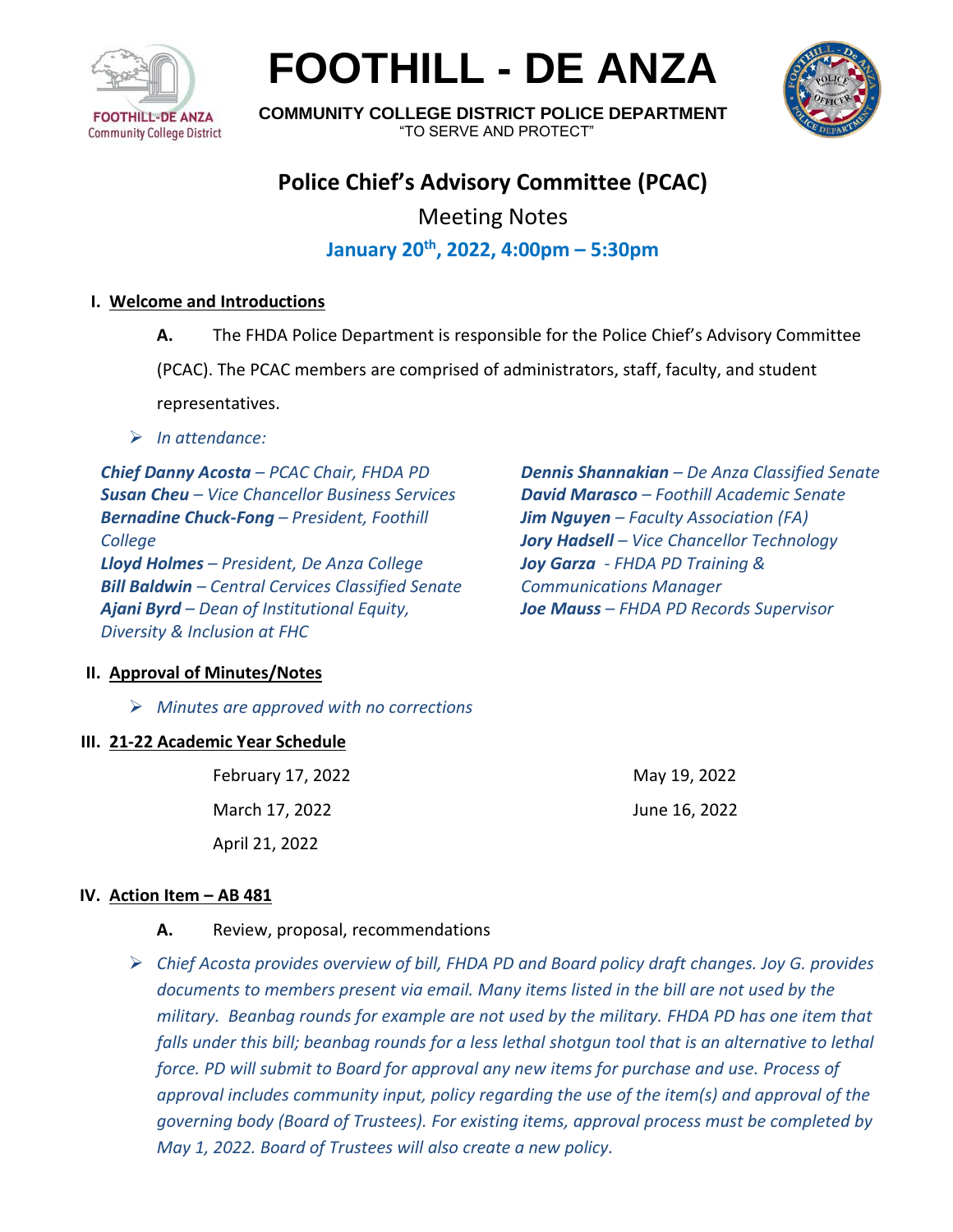### **COMMUNITY COLLEGE DISTRICT POLICE DEPARTMENT**

"TO SERVE AND PROTECT"

- o *Chief Acosta, FHDA PD will seek approval for continued use and explains the rational for the use of the beanbag rounds. There are tools and options that are between pepper spray / baton and lethal force that officers can use. The beanbags fall in this area.*
- ➢ *David Marasco; will PD need to request to the Board when they want to obtain a new tool or item that is listed on the bill? Chief Acosta, yes and added an annual report must be created and submitted to the Board for continued use of the item or tool. This report must also be posted for public viewing prior to the Board acting on the item.*
- ➢ *Joe Moreau asked for more context and background on this bill.*
	- o *Chief Acosta, bill stems from community feedback on de-militarizing and oversight of Police Departments and to make PD's accountable for purchase and use of some items.*
	- o *Joe Moreau added that while it's not the case with our Police Department, many Police Departments may have gone too far with some of their military equipment.*
- ➢ *David Marasco asked if License Plate Readers (LPRs) are covered under this bill.*
	- o *Chief Acosta, LPRs are not covered under this bill but the Police Department would still go through a similar process to gain Board approval for the use of LPR technology.*
- ➢ *Chief Acosta, emphasized his primary concern is without the bean bag option, our department's tools are from pepper spray, baton use directly to deadly force with no other options in between. He advised that there are many less lethal options available and hopes that our department would be able to use those down the road.*
- ➢ *Joe Moreau asked what the penalties are if an agency does not comply.*
	- o *Chief Acosta, PD's will not be able to use their equipment, it would be up to the governing body to decide. Law may change over time.*
- ➢ *Susan Cheu, intent is to have a draft Board Policy for this committee to review at the next meeting prior to submitting it to the Board for approval.*
- ➢ *Chief Acosta asked for all members of the committee to take this information to their constituents and advised that he would be available for any questions.*
- ➢ *Chief Acosta asked committee members to read over the information and review with their constituents. The Police Department policy manual is online, asked group to read the use of force sections.*
- ➢ *Joe Moreau, interested in what the process and procedures are rather than just the policy. Wants to see information about the annual Board report; when due, how it is submitted.*
- ➢ *Bill B., militarized equipment while addressing public relations, what does it mean and how can the public or community understand the use of it. Suggested PD continue public relations work to make sure the public understands the importance of these tools and weapons.*

#### **V. Training**

#### **A.** College, state, federal mandated training

➢ *Joy G. presents training matrix: required CPT, PSP and officer specialty requirements, refresher training, Campus LE, CIT, FTO, online training and more. Matrix shows topic, who is required or audience focus, how many hours are mandated and how often it needs to be done.*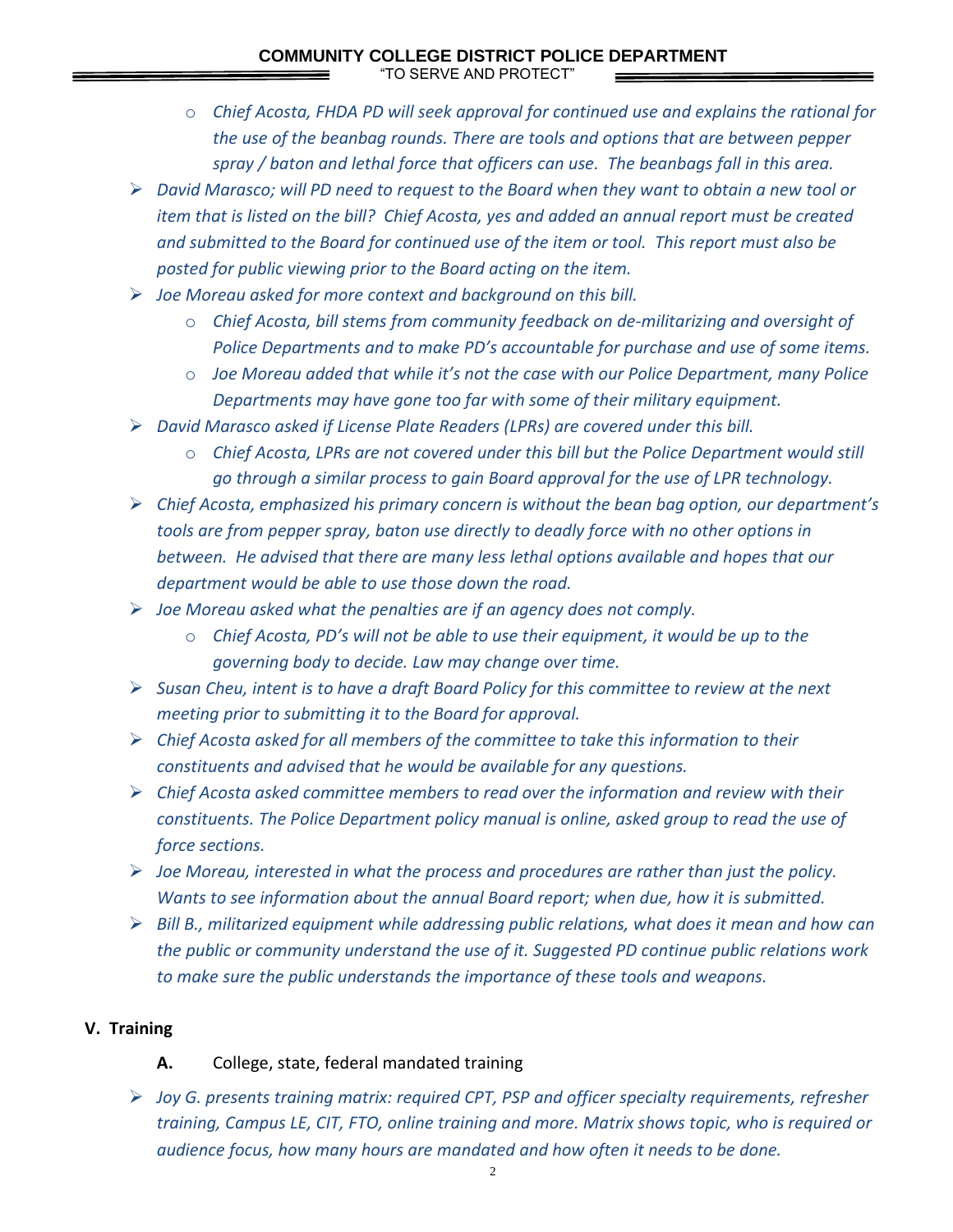## **COMMUNITY COLLEGE DISTRICT POLICE DEPARTMENT**

"TO SERVE AND PROTECT"

- o *First section, 24 hours of PST/PCP for all CA police officers and must be completed every 2 years. Two new training topics have been added this year; Strategic Communication (updated) and Use of Force to include de-escalation techniques.*
- o *Next sections are additional training, in addition to the initial training in the Police Academy which is around 1,000 hours.*
- o *Campus Law Enforcement course required for all college and university officers within 2 years of being hired. Our newest officer will be completing this shortly.*
- o *CIT (Crisis Intervention Training) as part of the mental health response. A 40 hour course taught by mental health professionals. Chief Acosta, can see this increasing from 40 to 80 hours in the next couple of years. Santa Clara County has a Psychological Emergency Response Team (PERT) that responds to mental health calls in our county. Our department has contacted, and they are available to assist when needed. Most officers have completed CIT but is not required. It is required for all Field Training Officers.*
- o *Domestic Violence Update, usually put on by the District Attorney's Office. Required every two years.*
- o *First Aid/CPR course required every two years. Now includes the use of Narcan spray. Chief Acosta, some classes coming out on how to deal with Fentanyl which is a great danger to officers.*
- o *Field Training Officers (FTO) must complete 24 hours of FTO training every three years.*
- o *Human Trafficking is not a required course for officers after the academy training, but FHDAPD will be doing it's own training on this topic as it is a growing problem.*
- o *Mental illness and disability training at the Academy has been increased from 8 hour to 16 hours.*
- o *Racial & Cultural Diversity is 16 hours at the academy and required refresher of two hours every five years. Instructor requirement is 80 hour course. Chief Acosta is a trainer.* 
	- Ajani Byrd, clarified requirement and requested if the FHDA police officers are in *compliance with this.*
	- Chief Acosta, we are in compliance and have additional training
	- *Ajani Byrd, mandated training seems like a very low number for such an important topic. Does FHDA go above and beyond in this topic? Students would share in this concern in light of the recent discussions and student demands from 2020/2021.*
	- Chief Acosta agreed that two hours every five years is too low. Requires PD read *the book "Blind Spot" which is about bias then held an open discussion about the book as an additional training. He has also mandated other online trainings about bias and cultural diversity to all members of the PD to go above and beyond the current mandates. He is happy to meet with the various groups on campus to find out more training ideas.*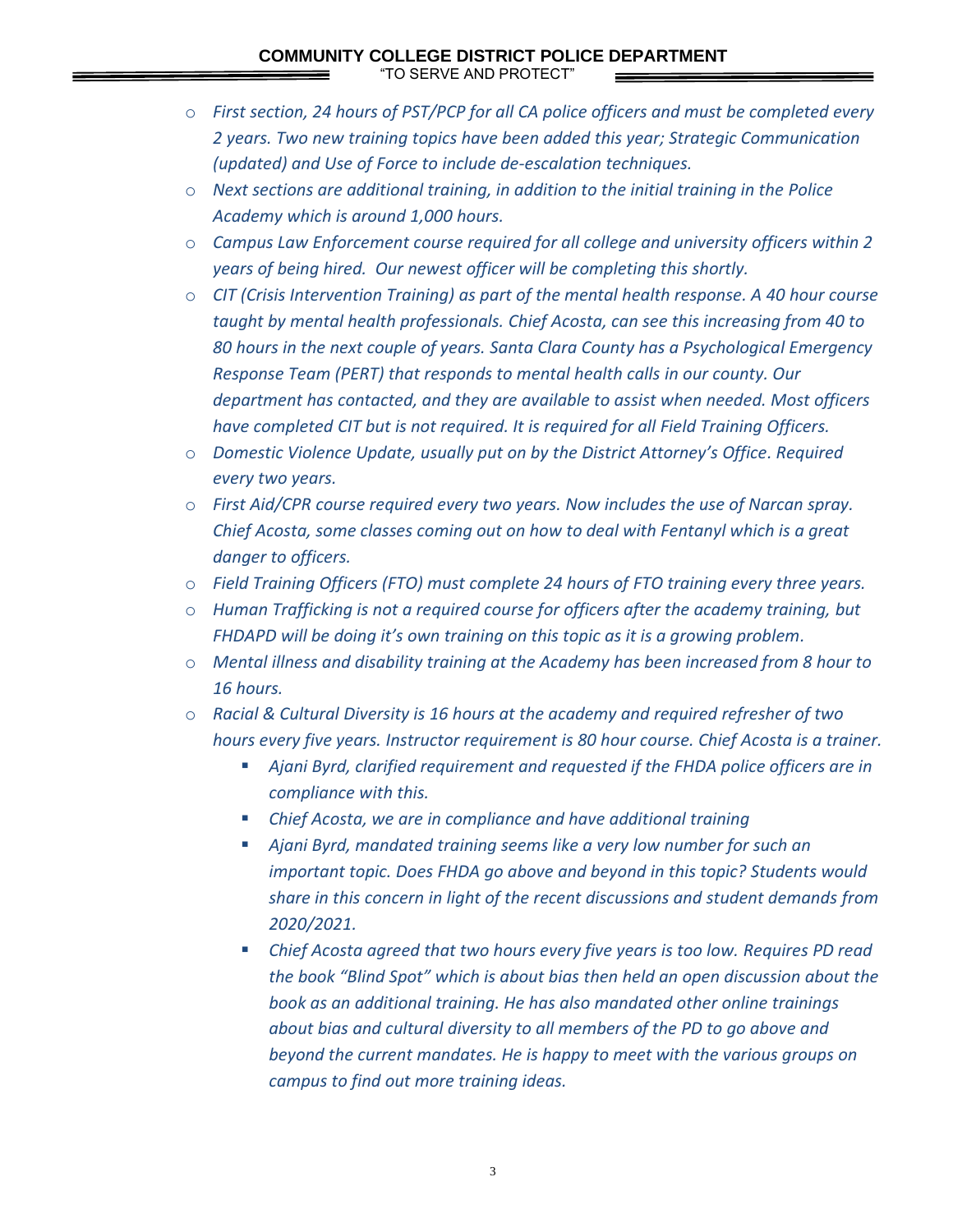#### **COMMUNITY COLLEGE DISTRICT POLICE DEPARTMENT**

"TO SERVE AND PROTECT"

- *Ajani Byrd acknowledged the book is a great supplement but suggests additional official training time on this topic would be important to him as well as ASFC, student bodies and the community*
- o *David Marasco, thanked Joy for the document and added he would like to see more information on "Danny mandated" courses and hours to show what our officers are receiving that is above and beyond what is mandated by the state.*
- o *Joy G., acknowledged FHDAPD undergoes addition training in addition to the mandates. The new online training program is for all members of the department; assigned every two weeks to once a month depending on how intensive the training is.*
	- *Example, the first online training assignment in September was Use of Force; Officers review the current use of force policy, read scenarios and respond to quiz, watch a series of training videos on the topic. Some videos are interactive and can take hours to complete.*
	- *Assigned additional training to the Police Dispatchers, CSO's and staff*
	- *October 2021; Responding to the Homelessness training*
	- *November 2021; Responding to mental health calls and situations. Officers were given a POST handbook and quick-guide to help them if they are on a call with someone who is in mental distress.*
	- *December 2021; Officer mental health, wellness, stress management and fatigue*
	- January 2022 was a legal update on the 40+ new pieces of legislation that effects *officers and Police Departments.*
- o *Joy G, FHDAPD will be attending the new 8-hour Use of Force and Strategic Communications course with West Valley Mission College in January.*
- o *Chief Acosta and Joy G. concluded the mandated trainings are not enough and many departments are going above and beyond these noted trainings. There is a lot of growth in this area.*
- o *Ajani Byrd, how can our department lead the way in cultural diversity training, not just doing the required or some supplemental work. FHDA as a district can be a national or regional leader in this type of training.*
- o *Susan Cheu, supported the opportunity for FHDAPD to be an example in this area.*

#### **VI. Discussion Topics**

- **A.** Community Policing
	- 1. Outreach events and initiatives
	- 2. Forums, Education efforts
	- 3. Building trust and transparency
- 4. Training provided for district ( Ex; Workplace Violence and Active Shooter)

**B.** Public Safety